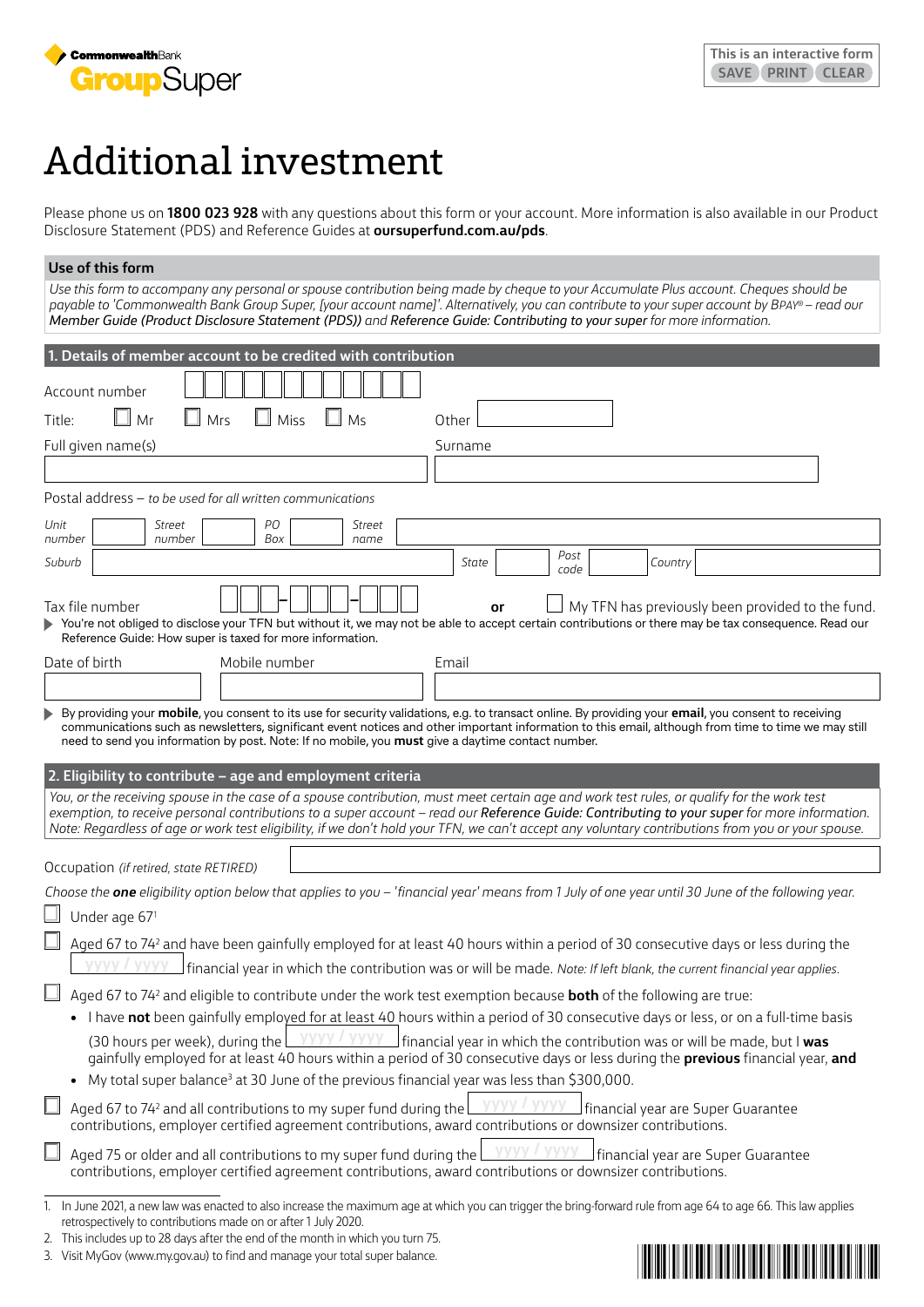### **3. Contribution details**

*Please indicate below the type and amount of your contribution(s):*

| <b>Contribution type</b>   | Amount | In some cases, you may need to complete an additional form:                                                                                                                                                                                                                 |
|----------------------------|--------|-----------------------------------------------------------------------------------------------------------------------------------------------------------------------------------------------------------------------------------------------------------------------------|
| a) Personal contribution   |        | $\blacktriangleright$ If you're eligible and intend to claim a tax deduction for personal contributions,<br>you must also provide a completed <b>Notice of intent</b> form to us - read page 4 for<br>more on eligibility and the timeframes for providing this form to us. |
| b) Spouse contribution     |        | $\blacktriangleright$ n/a                                                                                                                                                                                                                                                   |
| c) Downsizer contribution  |        | $\triangleright$ You must also provide a <i>Downsizer contribution into super</i> form <sup>*</sup> to us – a copy<br>of this ATO form is available on our website.                                                                                                         |
| d) CGT contribution        |        | $\triangleright$ You must also provide a <i>Capital gains tax cap election</i> form <sup>*</sup> to us - a copy of<br>this ATO form is available on our website.                                                                                                            |
| e) Personal injury payment |        | $\triangleright$ You must also provide a <b>Contributions for personal injury</b> form <sup>*</sup> to us – a copy of<br>this ATO form is available on our website.                                                                                                         |
| Total                      |        |                                                                                                                                                                                                                                                                             |

*\*Important: You must provide this additional form to us either with your contribution or before your contribution is made. The form is not valid if the contribution has already been made.*

#### **4. Declaration and signature**

I declare and agree that:

- All details in this form are true and correct.
- I have legal power to invest in accordance with this form.
- I have read the current *Member Guide (Product Disclosure Statement)*, including all material incorporated by reference (*Reference Guides*) for Accumulate Plus.
- If there is no investment option selected in section 4, or if I have selected a suspended, restricted or unavailable investment option, the trustee may choose to reject my investment or my investment may be delayed.
- I will tell the fund if my employment status changes, and in particular I acknowledge that if I'm aged 67 or over, I must meet the work test to make contributions to super or qualify for the work test exemption.
- If I've provided my tax file number in section 1, I consent to its use and disclosure as set out in *Reference Guide: How super is taxed*.
- I agree with the terms and conditions of transacting with the fund, including transactions made electronically or by telephone or fax, as set out in *Reference Guide: General Information*.
- If this form is signed under Power of Attorney, the Attorney declares that they have not received notice of revocation of that power.
- I understand and consent to my information being collected, disclosed and used in accordance with the fund's privacy policy, which is available by contacting the fund or visiting **[oursuperfund.com.au](https://oursuperfund.com.au)** (under the 'Privacy' link on the homepage).

I acknowledge that:

- The fund and/or its related entities are not liable to me or other persons for any loss suffered (including consequential loss) in circumstances where transactions are delayed, blocked, frozen or where the fund refuses to process a transaction or ceases to provide me with a product or service, including in circumstances where the fund reasonably believes that I am a Proscribed Person. A 'proscribed person' means any person or entity who the fund reasonably believes to be (i) in breach of the laws of any jurisdiction prohibiting money laundering or terrorism financing, or (ii) on a list of persons with whom dealings are proscribed by Australian laws or the laws of another recognised jurisdiction. A 'proscribed person' includes any person or entity who the fund reasonably believes to be acting on behalf of, or for the benefit of, a person or entity referred to in (i) and/or (ii).
- Investments in the fund and its investment options are not investments, deposits or other liabilities of Commonwealth Bank of Australia or its subsidiaries, and are subject to investment and other risks, including possible delays in repayment and the loss of income and principal invested.
- Neither the fund nor Commonwealth Bank of Australia or its subsidiaries guarantee the repayment of capital or the performance of the options or any particular rate of return from the investment options.

| Signature  | $\bullet$<br>$\ddot{\phantom{1}}$ |      |                |
|------------|-----------------------------------|------|----------------|
| Print name |                                   | Date | $^{\circ}$ mm. |

*If you're signing under a Power of Attorney, please attach a certified copy of the Power of Attorney document unless it's already been provided to us. Each page of the Power of Attorney must be certified by a Justice of the Peace, Notary Public or Solicitor – additional certification options are available in our 'Who can certify documents' fact sheet from oursuperfund.com.au/factsheets. If the Power of Attorney does not contain a sample of the Attorney's signature, you should also supply a certified copy of the Attorney's identification documents, with a sample of their signature, e.g. Driver's Licence, Passport, etc. The Attorney also needs to complete our power of attorney identification form – call us for a copy.*

#### **Return your completed form to Commonwealth Bank Group Super:**

**Mail:** GPO Box 4303, Melbourne VIC 3001 **Email**: please log in to your account and use the online enquiry form.

Member interests in Commonwealth Bank Group Super (the fund) (ABN 24 248 426 878) are issued by Commonwealth Bank Officers Superannuation Corporation Pty Limited (the trustee) (ABN 76 074 519 798, AFSL 246418).